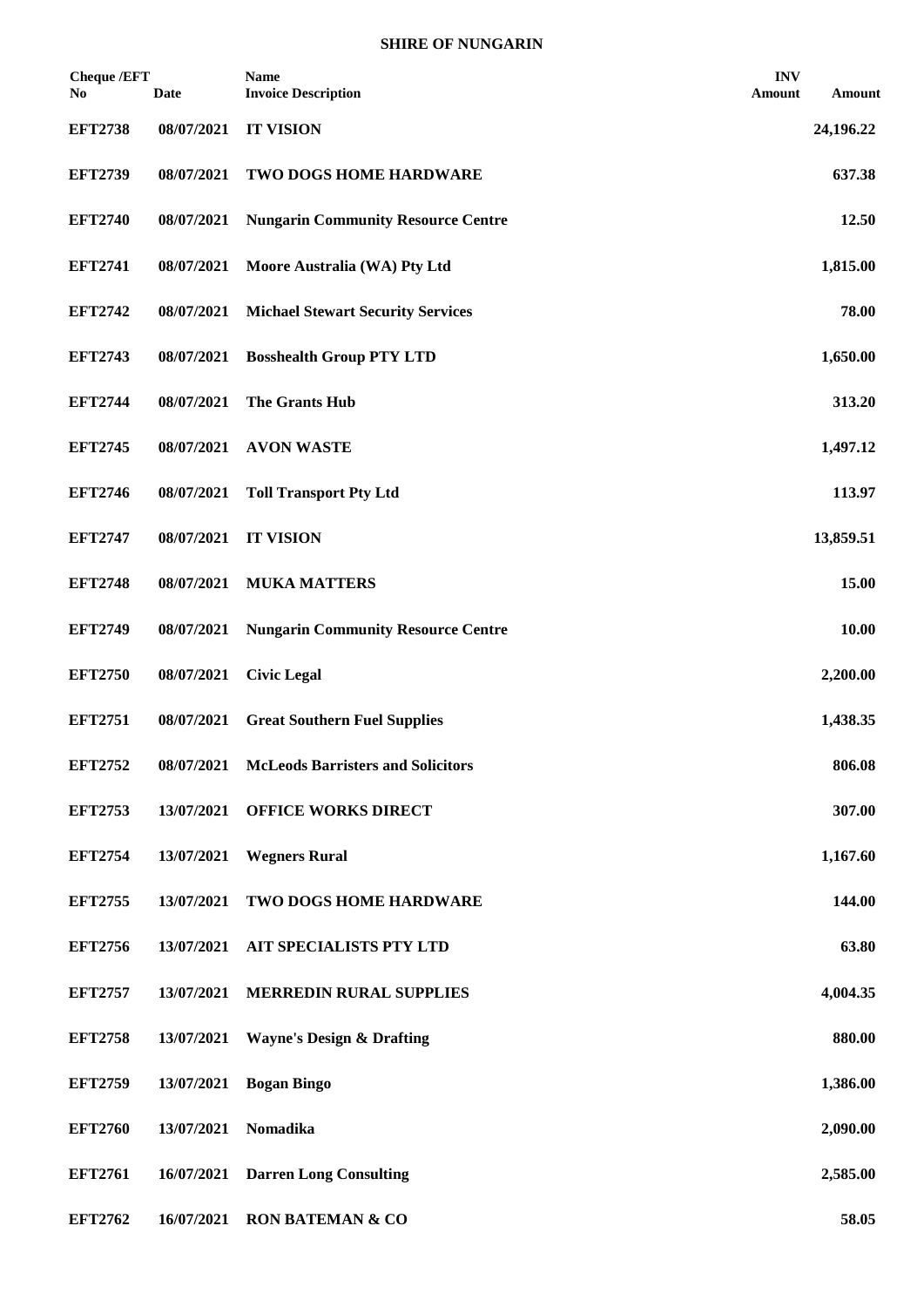## **SHIRE OF NUNGARIN**

| <b>Cheque /EFT</b><br>No | <b>Date</b> | Name<br><b>Invoice Description</b>              | <b>INV</b><br>Amount<br>Amount |
|--------------------------|-------------|-------------------------------------------------|--------------------------------|
| <b>EFT2762</b>           | 16/07/2021  | <b>RON BATEMAN &amp; CO</b>                     | 58.05                          |
| <b>EFT2763</b>           | 16/07/2021  | PERFECT COMPUTER SOLUTIONS                      | 212.50                         |
| <b>EFT2764</b>           | 16/07/2021  | <b>Newground Water Services Pty Ltd</b>         | 413.60                         |
| <b>EFT2765</b>           | 16/07/2021  | F.M. Surveys Pty Ltd                            | 3,877.00                       |
| <b>EFT2766</b>           | 21/07/2021  | PERFECT COMPUTER SOLUTIONS                      | 2,805.00                       |
| <b>EFT2767</b>           | 21/07/2021  | <b>Combined Tyres</b>                           | 1,463.22                       |
| <b>EFT2768</b>           | 21/07/2021  | <b>Toll Transport Pty Ltd</b>                   | 207.52                         |
| <b>EFT2769</b>           | 21/07/2021  | TWO DOGS HOME HARDWARE                          | 210.96                         |
| <b>EFT2770</b>           | 21/07/2021  | <b>RON BATEMAN &amp; CO</b>                     | 168.74                         |
| <b>EFT2771</b>           | 21/07/2021  | <b>SLATER-GARTRELL SPORTS</b>                   | 1,012.00                       |
| <b>EFT2772</b>           | 21/07/2021  | <b>Merredin Carr Care</b>                       | 452.05                         |
| <b>EFT2773</b>           | 21/07/2021  | <b>Bunnings Group Limited</b>                   | 663.49                         |
| <b>EFT2774</b>           | 21/07/2021  | <b>Wheatbelt Office &amp; Business Machines</b> | 374.13                         |
| <b>EFT2775</b>           | 21/07/2021  | <b>Newground Water Services Pty Ltd</b>         | 264.00                         |
| <b>EFT2776</b>           | 21/07/2021  | It Vision User Group Inc                        | 748.00                         |
| <b>EFT2777</b>           | 21/07/2021  | <b>GVM Solutions</b>                            | 16,536.30                      |
| <b>EFT2778</b>           | 22/07/2021  | <b>GARY CHARLES COUMBE</b>                      | 252.53                         |
| <b>EFT2779</b>           | 22/07/2021  | RENIRA EILEEN O'CONNELL                         | 381.48                         |
| <b>EFT2780</b>           | 22/07/2021  | <b>KERRY LORELLE DAYMAN</b>                     | 225.84                         |
| <b>EFT2781</b>           | 22/07/2021  | Pippa de Lacy                                   | 1,064.29                       |
| <b>EFT2782</b>           | 22/07/2021  | <b>Jason Davis</b>                              | 191.60                         |
| <b>EFT2783</b>           | 22/07/2021  | <b>Bill Lee</b>                                 | 132.00                         |
| <b>EFT2784</b>           | 22/07/2021  | <b>Roman Vincent Mizia</b>                      | 100.00                         |
| 16849                    | 09/07/2021  | <b>SYNERGY</b>                                  | 834.00                         |
| 16850                    | 09/07/2021  | <b>Department Of Transport Plate Section</b>    | 400.00                         |
| 16850                    | 09/07/2021  | <b>Department Of Transport Plate Section</b>    | 400.00                         |